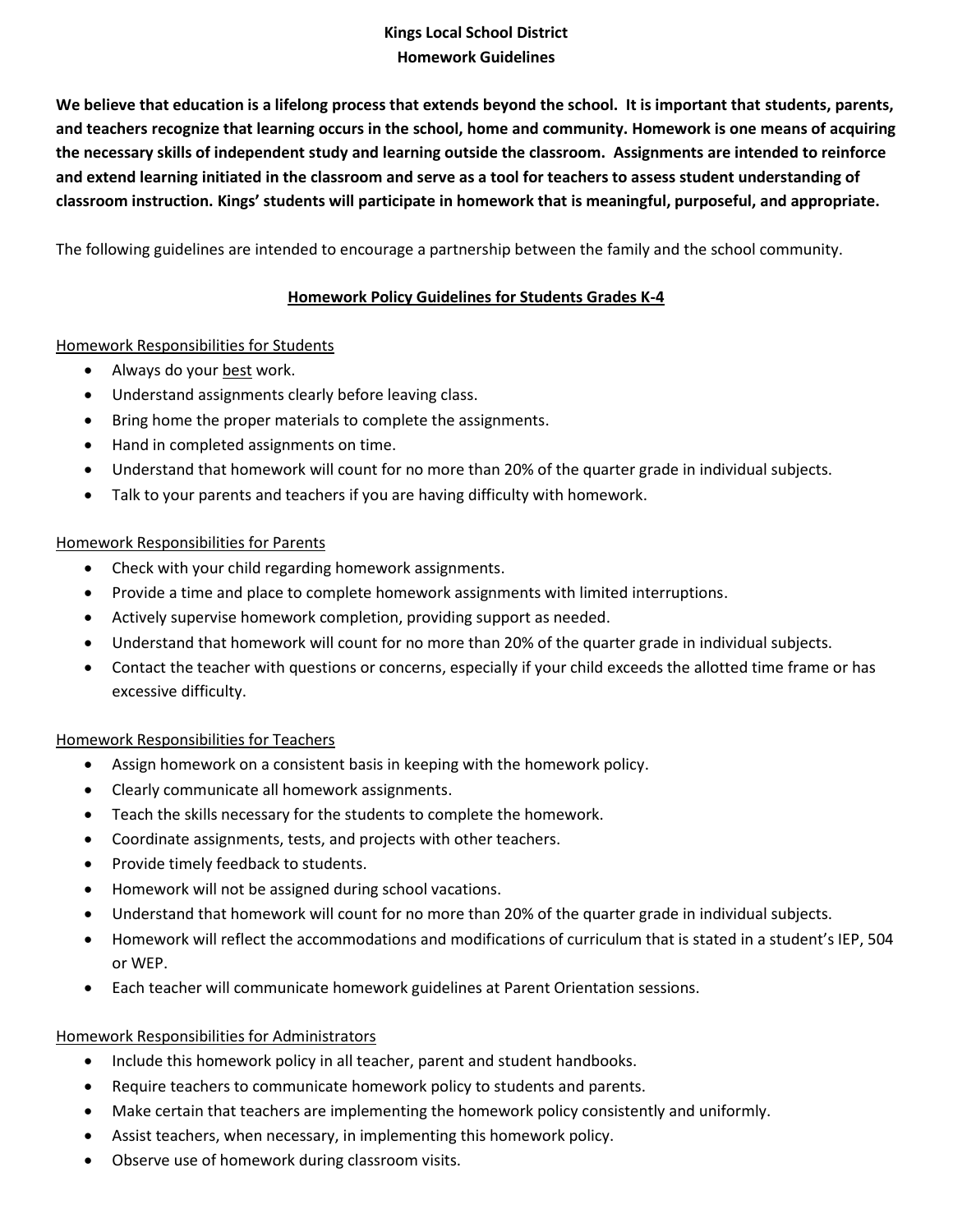- Review homework samples and assignments periodically.
- Give suggestions to teachers, when necessary, on how assignments could be improved.
- The following chart is a suggested guide for typical students:

# **Time Frame of Homework Assignments**

| Grade Level | <b>Nightly Minutes</b> |
|-------------|------------------------|
| K-1         | 10-20 minutes          |
| $2 - 3$     | 20-30 minutes          |
|             | 30-40 minutes          |

\*not including nightly reading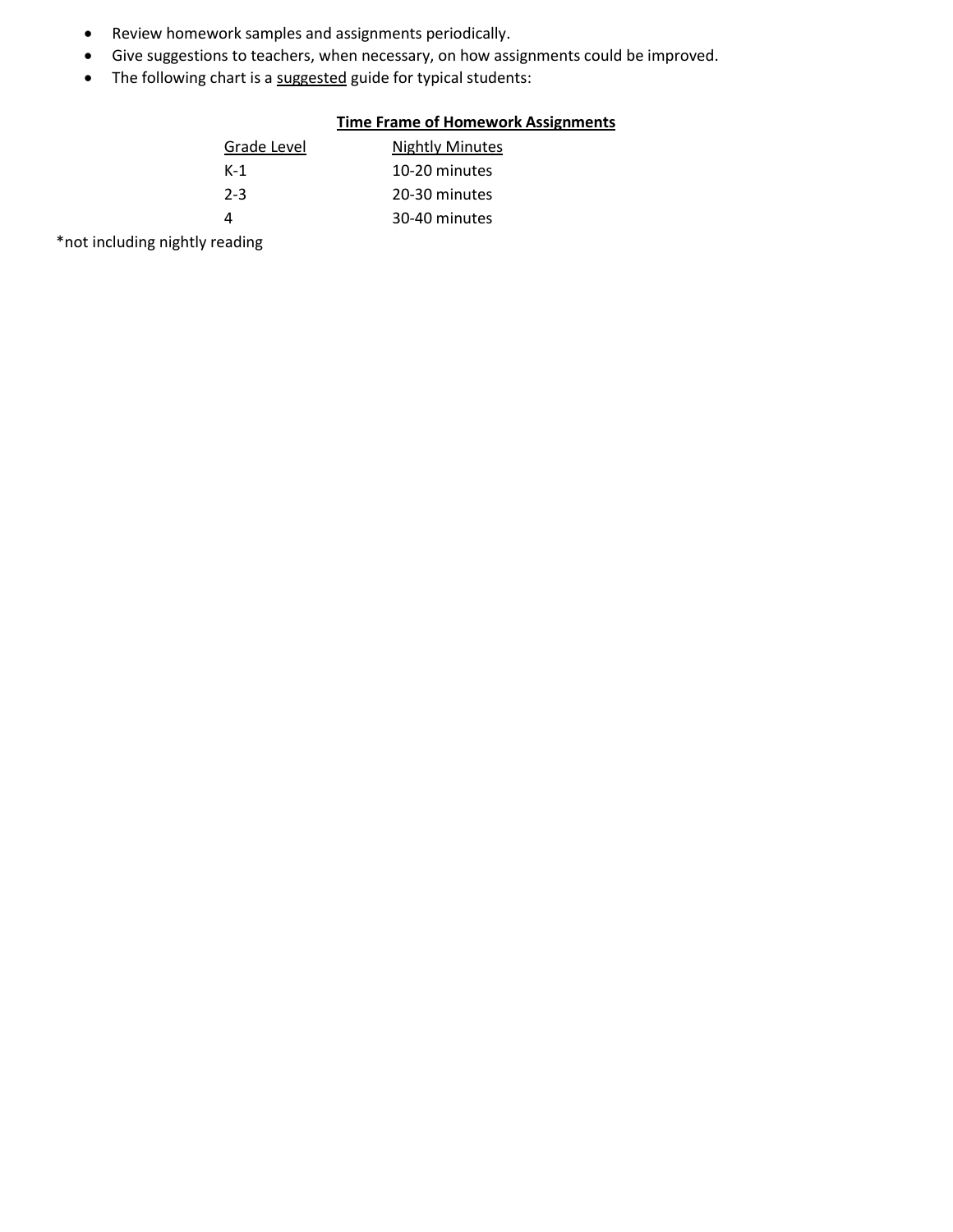#### **Homework Policy Guidelines for Students Grades 5-6**

#### Homework Responsibilities for Students

- Always do your best work.
- Record directions for homework in a student planner.
- Understand assignments clearly before leaving class.
- Bring home the proper materials to complete the assignments.
- Hand in completed assignments on time.
- Budget time properly for weekly and long-term assignments.
- Complete any work missed due to absence from class.
- Talk to your parents and teacher if you are having difficulty with homework.
- Homework will not be assigned during school vacation except for the completion of previously assigned longterm projects.
- Understand that homework will count for no more than 20% of the quarter grade in individual subjects.

## Homework Responsibilities for Parents

- Be familiar with the philosophy and guidelines of the homework policy.
- Check your child's student planner and Progressbook regularly.
- Provide a time and place to do homework assignments with limited interruptions.
- Actively supervise homework completion, assisting if needed, but not doing the work.
- Oversee completion of long-term assignments to assist in understanding time management.
- Contact the teacher with questions or concerns, especially if your child exceeds the allotted time frame or has excessive difficulty.
- Homework will not be assigned during school vacation except for the completion of previously assigned longterm projects.
- Understand that homework will count for no more than 20% of the quarter grade in individual subjects.

## Homework Responsibilities for Teachers

- Assign homework on a regular basis in keeping with the homework policy.
- Assignments may be on a daily basis or of a long-term type, such as a report/project.
- Students are to clearly understand all homework assignments and grading procedures.
- Require that each student have a student planner.
- Teach the skills necessary for the students to complete the homework and become successful independent learners.
- Homework may take the form of class, group, or individual assignments.
- Group projects should not be assigned as homework, unless students can work on their individual parts independently.
- Teachers should coordinate assignments, tests, and projects with other teachers, as appropriate, to avoid overburdening students.
- Assignments should be discussed, checked and when appropriate, corrected and returned to students in a timely manner.
- Specific policies/practices of teachers should be clearly communicated to students and parents.
- Homework will reflect the accommodations and modifications of curriculum that is stated in a student's IEP, 504 or WEP.
- Each team will communicate homework guidelines at Parent Orientation sessions.
- Teachers have the responsibility to communicate with parents of students who are falling behind in completing homework assignments.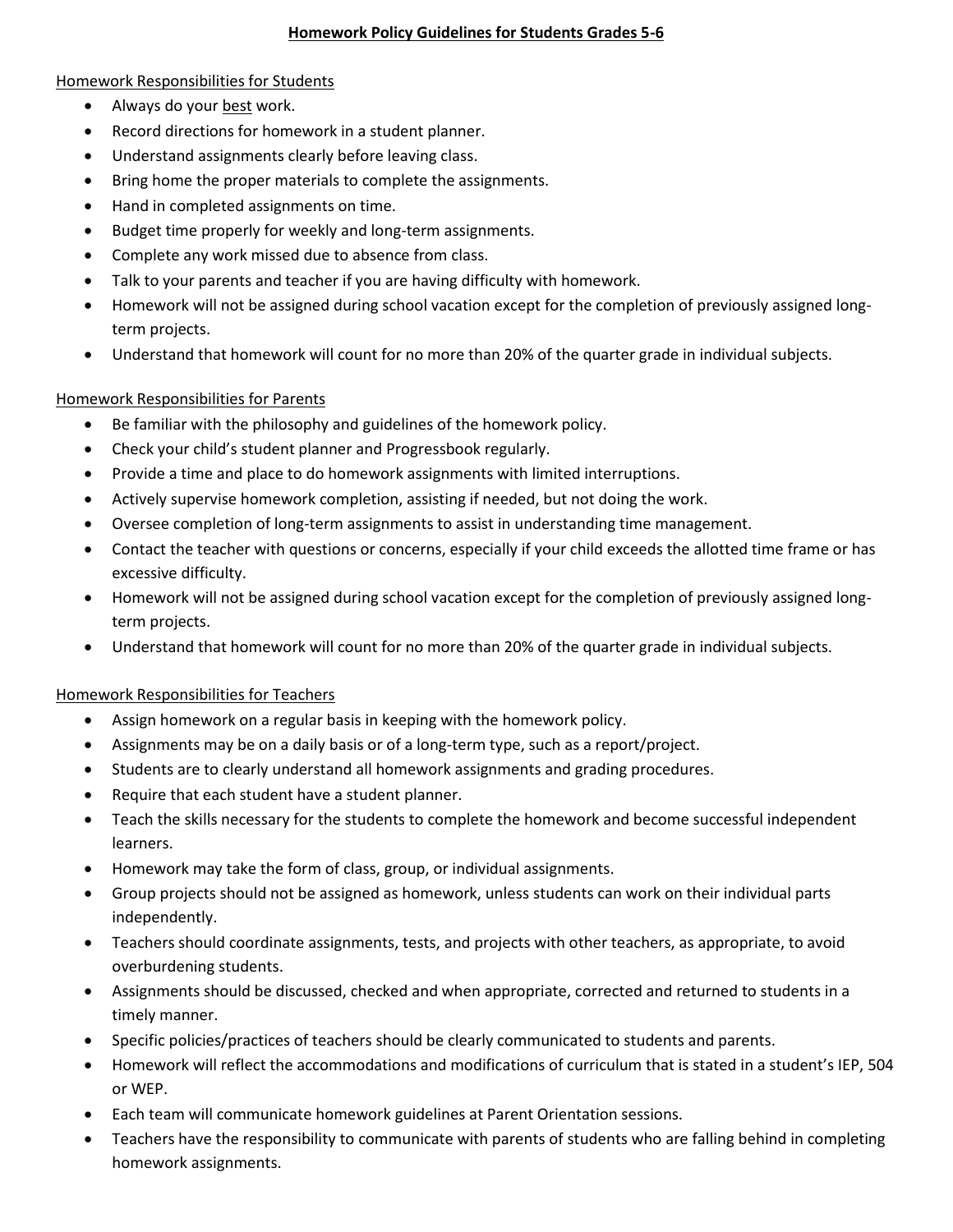- Homework will not be assigned during school vacation except for the completion of previously assigned longterm projects.
- Understand that homework will count for no more than 20% of the quarter grade in individual subjects.

### Homework Responsibilities for Administrators

- Include this homework policy in all teacher, parent and student handbooks.
- Require teachers to communicate homework policy to students and parents.
- Make certain that teachers are implementing the homework policy consistently and uniformly.
- Assist teachers, when necessary, in implementing this homework policy.
- Observe use of homework during classroom visits.
- Review homework samples and assignments periodically.
- Give suggestions to teachers, when necessary, on how assignments could be improved.

## **Time Frame of Homework Assignments**

As a guideline, homework should be assigned during the school week on a regular basis. While it is understood that the time it takes to complete homework assignments may vary with each child, total homework assignments should have an estimated completion time of no more than 1 hour per night, including reading. Accelerated Math may require additional time. If your child is having difficulty on a consistent basis completing assignments within the time frames established, please contact your child's teacher for assistance.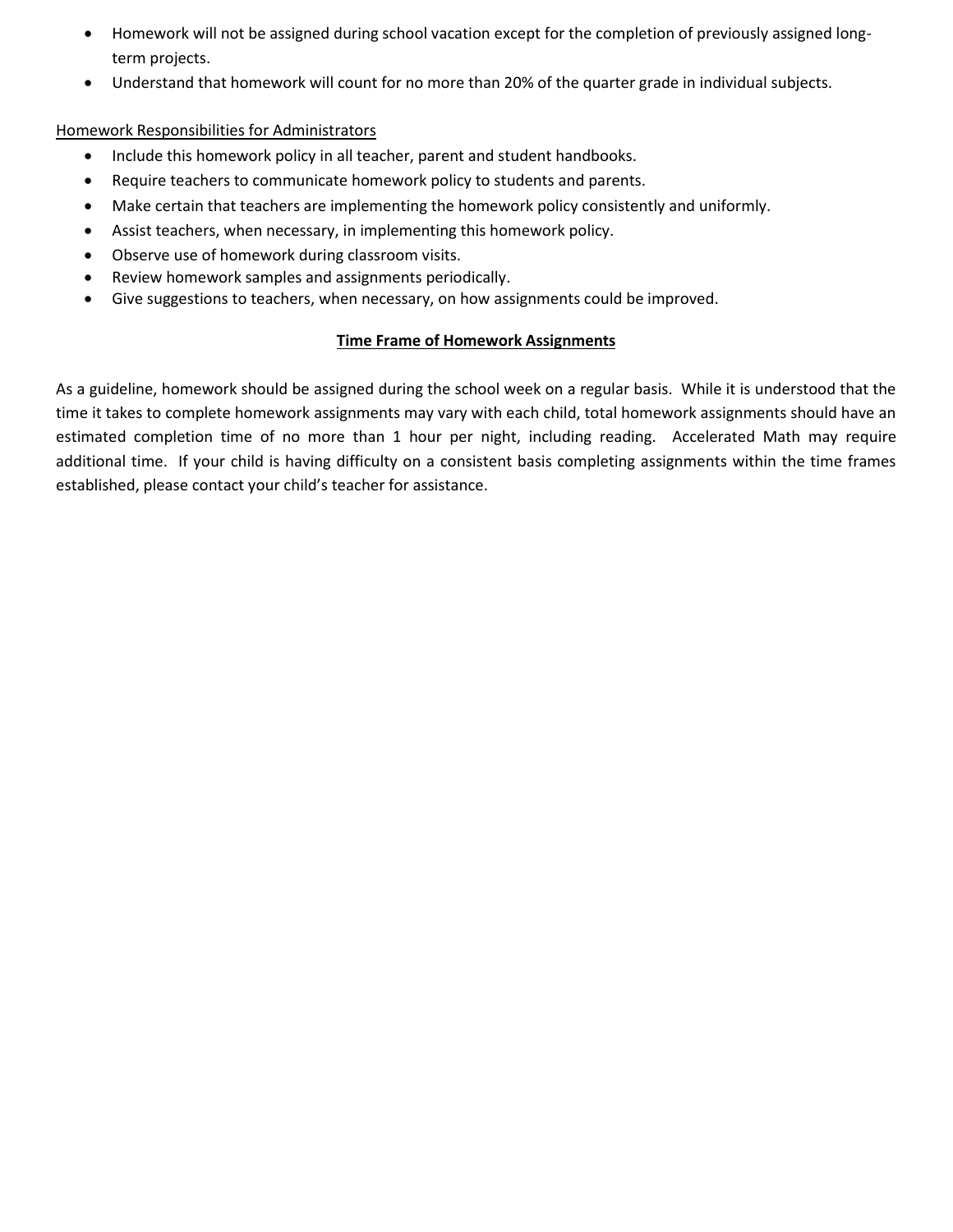#### **Homework Policy Guidelines for Students Grades 7-8**

#### Homework Responsibilities for Students

- Always do your best work.
- Record directions for homework in a student planner.
- Understand assignments clearly before leaving class.
- Bring home the proper materials to complete the assignments.
- Hand in completed assignments on time.
- Budget time properly for long-term assignments.
- Complete any work missed due to absence from class.
- Talk to your parents and teacher if you are having difficulty with homework.
- Homework will not be assigned during school vacation except for the completion of previously assigned longterm projects.
- Understand that homework will count for no more than 20% of the quarter grade in individual subjects.

#### Homework Responsibilities for Parents

- Be familiar with the philosophy and guidelines of the homework policy.
- Check your child's student planner and Progressbook regularly.
- Provide a time and place to do homework assignments with limited interruptions.
- Actively supervise homework completion, assisting if needed, but not doing the work.
- Oversee completion of long-term assignments to assist in understanding time management.
- Contact the teacher with questions or concerns, especially if your child exceeds the allotted time frame or has excessive difficulty.
- Homework will not be assigned during school vacation except for the completion of previously assigned longterm projects.
- Understand that homework will count for no more than 20% of the quarter grade in individual subjects.

## Homework Responsibilities for Teachers

- Assign homework on a regular basis in keeping with the homework policy.
- Assignments may be on a daily basis or of a long-term type, such as a report/project.
- Students are to clearly understand all homework assignments and grading procedures.
- Require that each student have a student planner.
- Teach the skills necessary for the students to complete the homework and become successful independent learners.
- Homework may take the form of class, group, or individual assignments.
- Group projects should not be assigned as homework, unless students can work on their individual parts independently.
- Teachers should coordinate assignments, tests, and projects with other teachers, as appropriate, to avoid overburdening students.
- Assignments should be discussed, checked and when appropriate, corrected and returned to students in a timely manner.
- Specific policies/practices of teachers should be clearly communicated to students and parents.
- Teachers have the responsibility to communicate with parents of students who are falling behind in completing homework assignments.
- Homework will not be assigned during school vacation except for the completion of previously assigned longterm projects.
- Understand that homework will count for no more than 20% of the quarter grade in individual subjects.
- Homework will reflect the accommodations and modifications of curriculum that is stated in a student's IEP, 504 or WEP.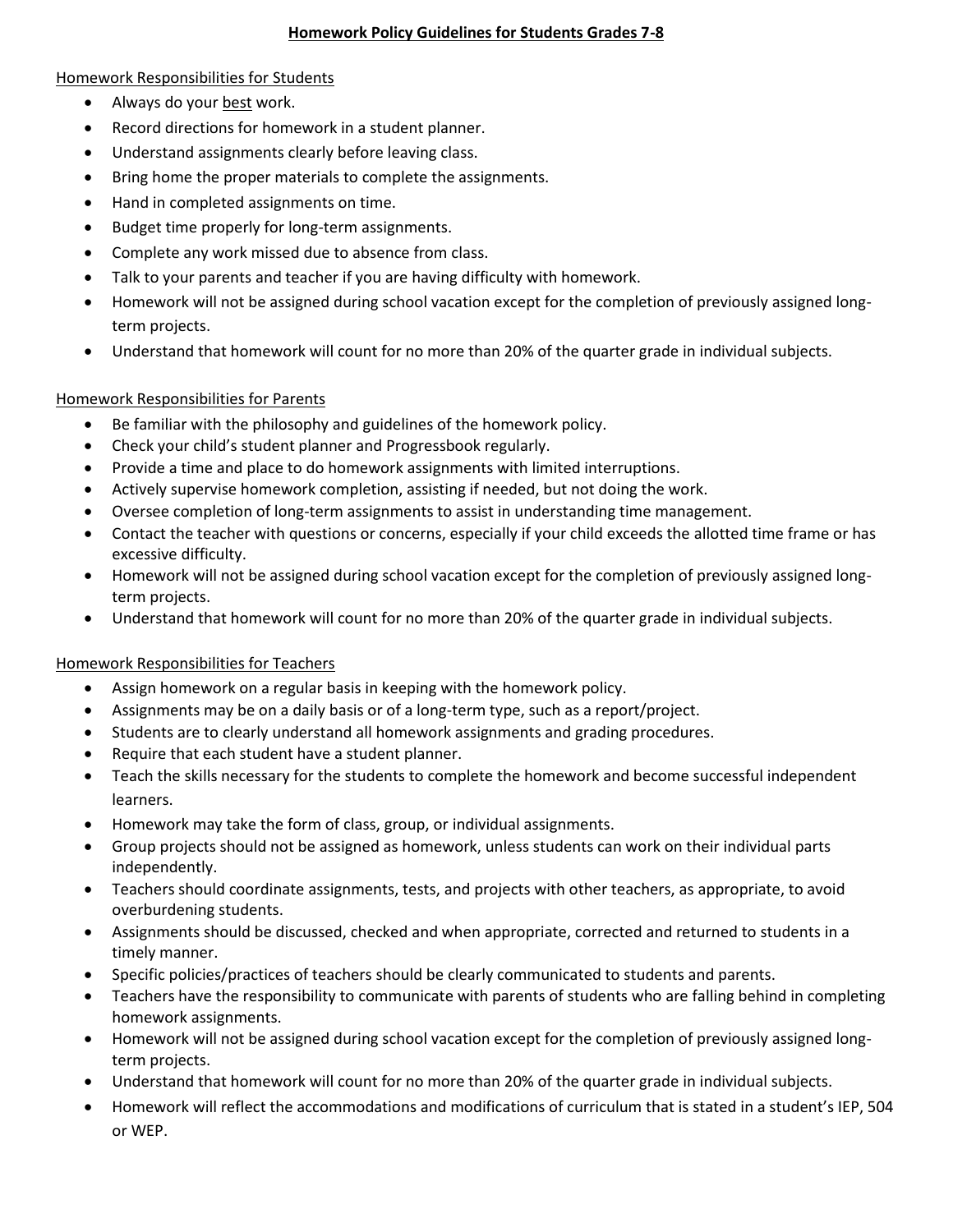#### Homework Responsibilities for Administrators

- Include this homework policy in all teacher, parent and student handbooks.
- Require teachers to communicate homework policy to students and parents.
- Make certain that teachers are implementing the homework policy consistently and uniformly.
- Assist teachers, when necessary, in implementing this homework policy.
- Observe use of homework during classroom visits.
- Review homework samples and assignments periodically.
- Give suggestions to teachers, when necessary, on how assignments could be improved.

#### **Time Frame of Homework Assignments**

As a guideline, homework should be assigned during the school week on a regular basis. While it is understood that the time it takes to complete homework assignments may vary with each child, total homework assignments should have an estimated completion time of no more than 1 hour and 30 minutes per night, including reading. Advanced Math and Language Arts classes, as well as electives, may require additional time. If your child is having difficulty on a consistent basis completing assignments within the time frames established, please contact your child's teacher for assistance. Teachers will be aware of grade specific or school-wide evening commitments for students and adjust homework accordingly.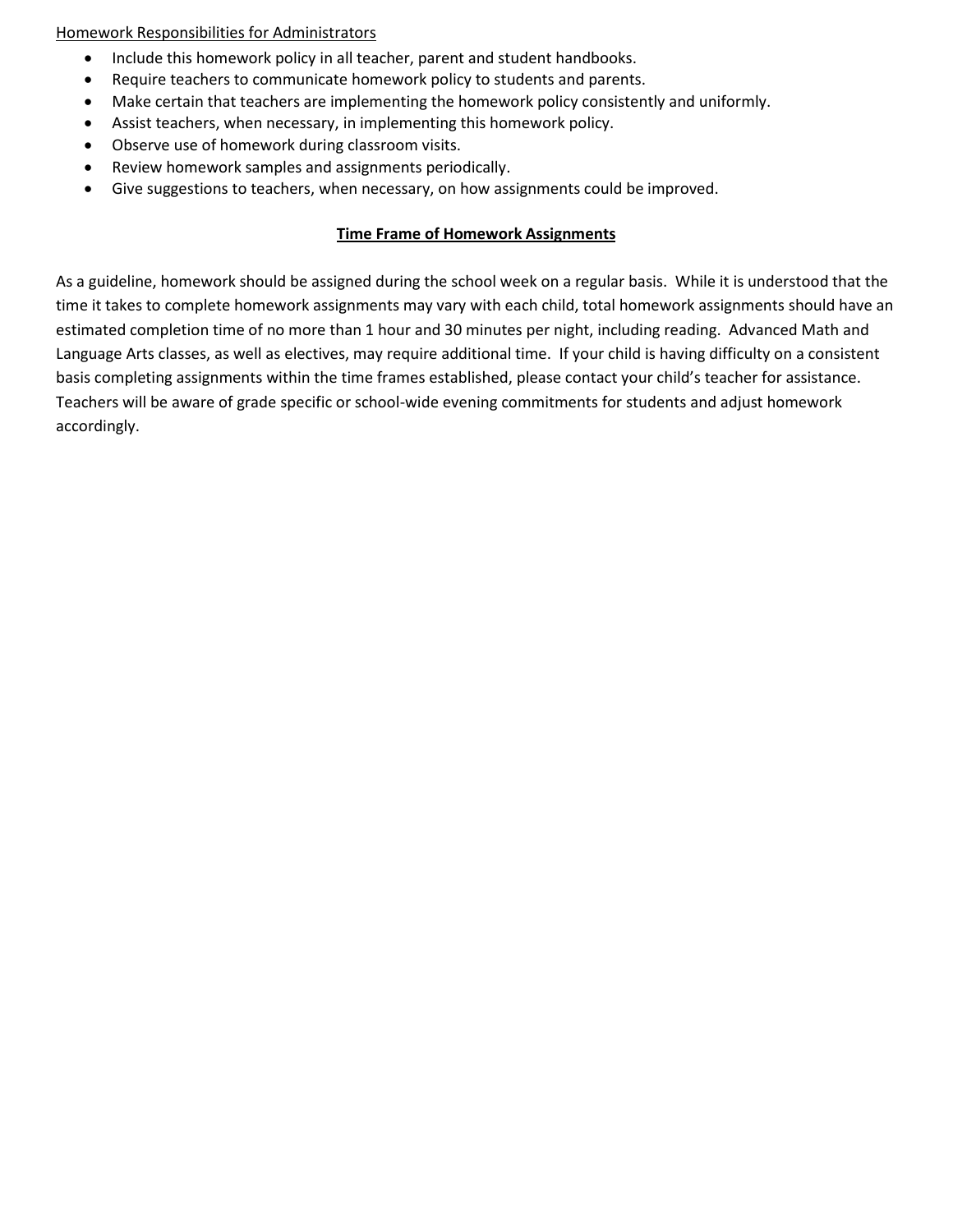#### **Homework Policy Guidelines for Students Grades 9-12**

#### Homework Responsibilities for Students

- Make effective use of class time.
- Always do *your best* work and hand in completed assignments on time.
- Record assignments in an assignment planner.
- Ensure that you understand assignments before leaving class.
- Bring home the proper materials to complete the assignments.
- Budget time properly for assignments.
- Complete any work missed due to absence from class.
- Talk to your parents and teacher if you are having difficulty with homework.
- Understand that homework will count for no more than 20% of the quarter grade in individual subjects.

#### *Homework Responsibilities for Parents*

- Be familiar with the philosophy and guidelines of the homework policy.
- Provide a time and place to do homework assignments with limited interruptions (i.e., cell phone; television; video games; instant messaging).
- Provided encouragement and support without doing the homework for the student.
- Establish a healthy balance between homework, extracurricular activities, family commitments, and the student's need for personal free time.
- Monitor completion of long-term assignments to assist in understanding time management.
- Communicate with the teacher(s) if the student is not consistently able to do the homework by him/herself or if challenges or questions arise.
- Understand that homework will count for no more than 20% of the quarter grade in individual subjects.

## Homework Responsibilities for Teachers

- Assign homework as needed in keeping with the homework policy.
- Ensure that students clearly understand all homework assignments and deadlines.
- Require that each student have an assignment planner.
- Teach the skills necessary for the students to complete the homework and become successful independent learners.
- Ensure that homework assigned is related to classroom instruction and consists of clear, purposeful, and challenging activities.
- Provide timely *feedback* to students.
- Specific policies/practices of teachers should adhere to the course expectation sheets.
- Teachers have the responsibility to communicate with parents of students who are falling behind in completing homework assignments.
- Understand that homework will count for no more than 20% of the quarter grade in individual subjects.
- Homework will reflect the accommodations and modifications of curriculum that is stated in a student's IEP, 504 or WEP.